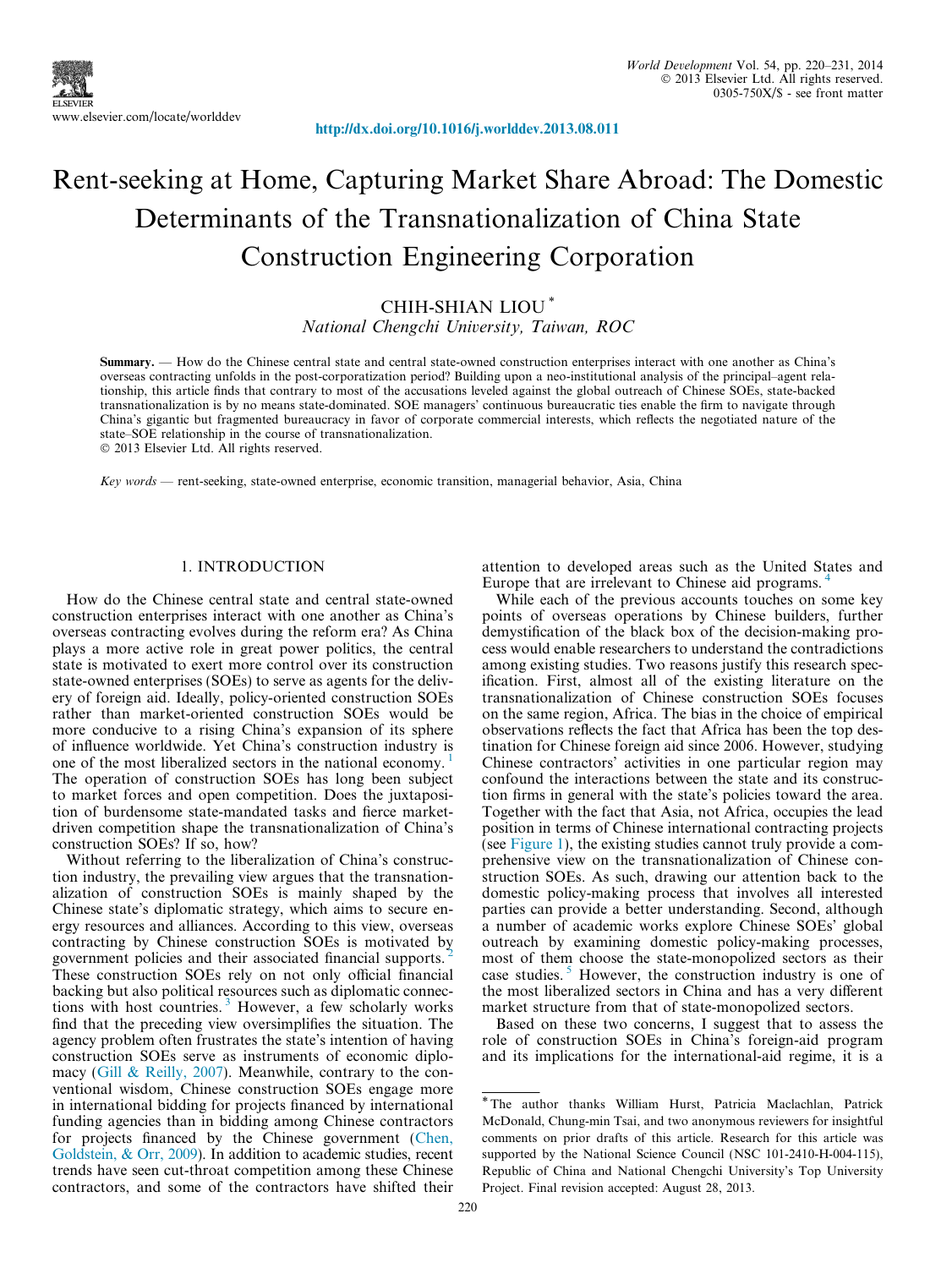<span id="page-1-0"></span>

Figure 1. Geographical distribution of turnover from completed Chinese contracted projects in 2010. Source: China Statistical Yearbook 2011.

prerequisite to understand the domestic background against which the reform of these firms has evolved. This article thus adopts a neo-institutional analysis of the principal–agent relationship between the Chinese central state and its construction firms to explain Chinese construction SOEs' corporate strategy during the period of transnationalization—rent-seeking at home while capturing market share abroad.

By studying the China State Construction Engineering Corporation (CSCEC), this article argues that the transnationalization of Chinese construction SOEs during the postcorporatization period reflects more the firms' corporate strategy than the state's policy objectives. It is the domestic market structure, not national foreign-aid programs, which drives construction SOEs' transnationalization. Contrary to Chinese reformers' expectations, pro-competition reforms actually made Chinese construction SOEs more inclined to utilize non-market leverage to compete in an increasingly open market. After all, political influence is a firm-specific competitive advantage for bureaucracy-connected construction SOEs. Habitual rent-seeking behavior together with the pressure to meet financial standards set by the State-owned Assets Supervision and Administration Commission of the State Council (SASAC) motivate construction SOEs to negotiate with a fragmented bureaucracy in favor of corporate interests.

A case study on CSCEC can be used for understanding Chinese construction SOEs because of its top position in the industry. In addition to its status as the largest construction SOE in the domestic market, CSCEC is the first among five Chinese vertically integrated construction companies that entered the list of the top 225 international contractors, which is compiled by the *Engineering New-Record* (*ENR*). <sup>6</sup> This is the result of CSCEC's leading role in carrying out China's foreign-aid program. Examining the transformation of CSCEC's operation strategy from a "diplomatic arrangement" (waijiao buju) to a "commercial arrangement" (shangye buju) will contribute to a more comprehensive grasp of China's foreign behavior in the realm of political economy.

This article begins with the reform measures of China's construction industry, which created the institutional environment that shapes the incentive structures of the actors involved. It then examines firm-level behavior in response to institutional changes brought about by the reform. Special attention is given to CSCEC managers' conduct in their effort to balance

their political and economic interests within a transition economy in which the Chinese Communist Party (CCP) still dominates their career prospects. The next section analyzes how this interaction between the party-state and managers determined the transnationalization of the CSCEC. The article concludes with the issue of incompatibility between managerial political and economic roles and the implications for the political economy of development.

#### 2. THE REFORM OF CHINA'S CONSTRUCTION INDUSTRY

With the SOE sector regaining its strength in China's transitional economy, there is a growing body of research on the changing state–market interaction as a result of the corporatization reform agenda. Focusing on two theoretical themes – state–SOE relations and regulator–business relations — the existing literature notes the increasing SOE autonomy vis-E-vis the state. On the issue of state–SOE relations, a number of studies find that the emergence of SOEs' commercial interests from the process of corporatization has transformed the firms into market players ([Lin, 2008; Steinfeld, 2010; Tsai,](#page--1-0) [2011](#page--1-0)). Although SOEs' corporate interests do not necessarily contradict the state's interests, SOEs have the leverage to bypass the state mandates as they pursue their own goals ([Naughton, 2008](#page--1-0)). Moreover, similar to [Hellman's \(1998\)](#page--1-0) observation of partial reform in transitional economies, Chinese SOEs as early winners of China's gradual reform strategy are capable of altering the industrial reform agenda in favor of their own operations and resisting full-fledged liberalization  $(Eton, 2013)$ . Corporate autonomy vis-E-vis the state is further facilitated by China's fragmented bureaucratic governance, which is especially apparent in the sphere of SOEs' offshore ventures [\(Downs, 2008; Liou, 2009](#page--1-0)).

On the issue of regulator–business relations, the predominate scholarly view is that Chinese reformers create a new set of economic governance structures in response to the changing state–market relations brought about by the economic reform; the result however is mixed. The design of the new economic governance institutions reflects Chinese reformers' views of long-term development, i.e., strategic industries such as telecommunications adopt re-regulation while nonstrategic ones such as textiles adopt liberalization ([Hsueh,](#page--1-0) [2011](#page--1-0)). Nonetheless, in embracing the "independent regulator model" recommended by most international organizations, China's regulatory agencies in strategic industries fail to deliver effective governance due to various institutional constraints [\(Pearson, 2005, 2007; Yeo, 2009\)](#page--1-0). As a result, when facing powerful SOEs that are good at maneuvering China's fragmented bureaucracy with conflicting departmental interests, the newly established agencies that lack bureaucratic resources fall into the trap of regulatory capture ([Pearson, 2005\)](#page--1-0).

Although the preceding literature make their argument by examining state firms operating in the state-monopolized industries such as airline, electric power, oil, and telecommunications, the dynamics of the changing state–market interactions and ensuing state firms' corporate autonomy also occur in China's construction industry, which operates in a relatively liberalized market environment. China's construction industry is one of a few "pillar" industries (zhizhu chanye) in which both state firms and non-state firms are governed by a competitive market. The reform started from the adoption of a national tendering system in 1984, which was designed to govern the bidding process for construction projects. The introduction of the tendering system represents a significant